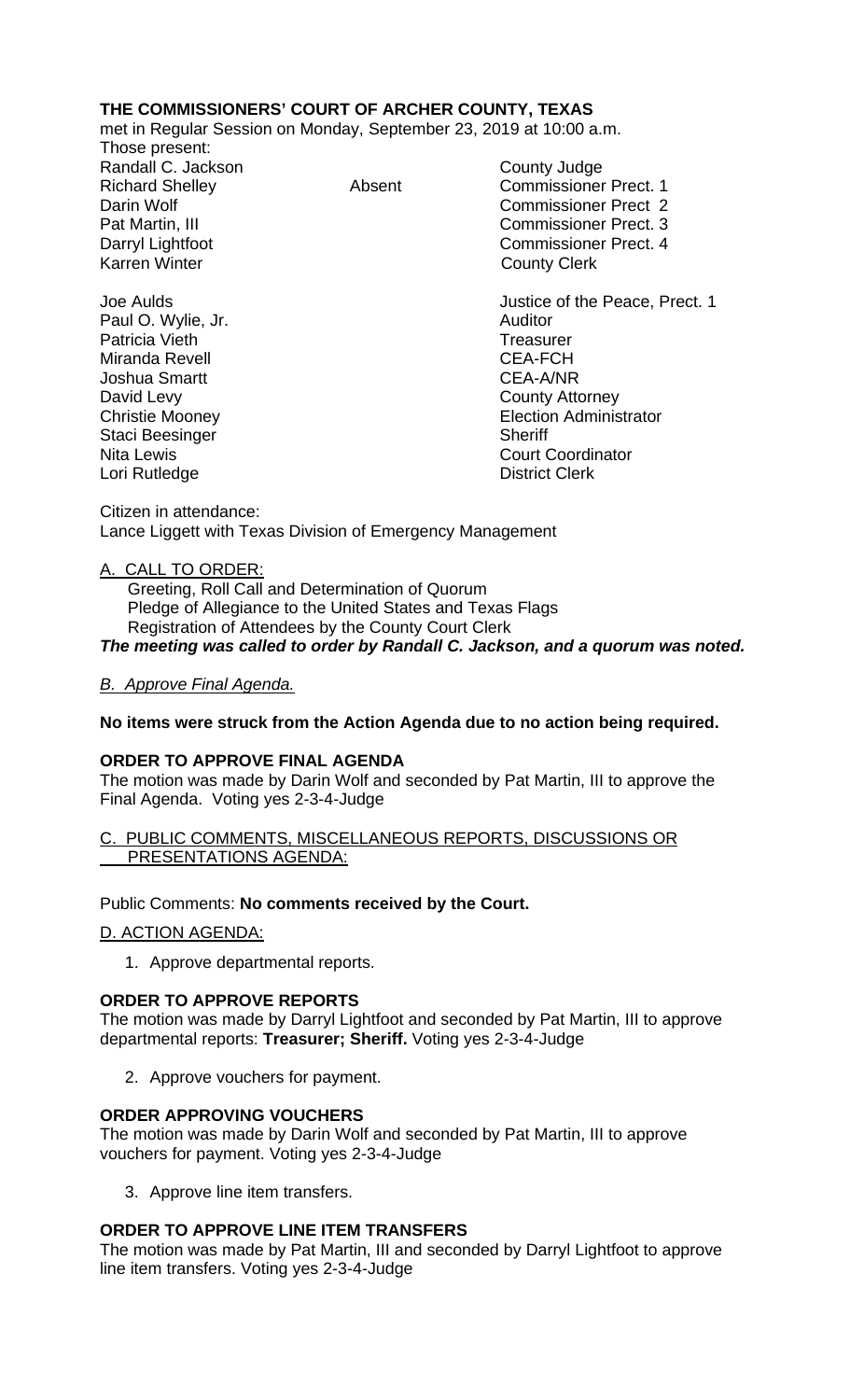| <b>Department - Account</b> | <b>Account Name</b>             | <b>Increase</b> | <b>Decrease</b> |
|-----------------------------|---------------------------------|-----------------|-----------------|
| 069.310.1101                | <b>Current Ad Valorem Taxes</b> | 53,374.80       |                 |
| 069.0310.1102               | Delinquent Ad Valorem Taxes     | 3,663.67        |                 |
| 069.0400.0861               | <b>Bond Payments-Interest</b>   | 57,038.47       |                 |
| 010.0437.0114               | Incentive                       | 350.00          |                 |
| 010.0437.0115               | Retirement                      | 400.00          |                 |
| 010.0437.0116               | <b>FICA</b>                     | 500.00          |                 |
| 010.0412.0465               | Auto/Equipment Insurance        |                 | 1,250.00        |
| 072.0310.1231               | <b>Seized Property Sale</b>     | 29,305.97       |                 |
| 072.0400.0577               | Miscellaneous Expense           | 4,427.00        |                 |
| 010.0433.0453               | Conference/Education            | 2,000.00        |                 |
| 010.0133.0490               | Rent/DSL                        | 3,000.00        |                 |
| 010.0433.0449               | Office Machine/Furniture Purch  | 2,000.00        |                 |

4. Approve Education Certificates.

# **ORDER TO APPROVE CERTIFICATES**

The motion was made by Randall C. Jackson and seconded Darin Wolf to approve education certificates: **Kristi Malone; Christie Mooney; Maranda Revell**. Voting yes 2- 3-4-Judge

5. Approve Publisher's Certificates.

## **ORDER APPROVING CERTIFICATES**

The motion was made by Pat Martin, III and seconded by Darin Wolf to approve Publisher's Certificates. Voting yes 2-3-4

6. Consider and/or approve proclaiming the week of October 6-12, 2019 as *National 4-H Week.*

#### **ORDER PROCLAIMING NATIONAL 4H WEEK**

The motion was made by Pat Martin, III and seconded by Darryl Lightfoot to proclaim the Week of October 6 – 12, 2019 as National 4H Week. Voting yes 2-3-4-Judge

7. Consider and/or approve the flying of the *4-H Flag* during the week of October 6- 12, 2019.

#### **ORDER TO FLY 4H FLAG**

The motion was made by Randall C. Jackson and seconded by Darryl Lightfoot to approve flying the 4H flag during the week of October 6 – 12, 2019. Voting yes 2-3-4- Judge

- **8.** Discuss and/or take action on *Remediation Grant Funding.* **Lance Liggett with Texas Division of Emergency Management discussed remediation grant funding. No action taken.**
- **9.** Discuss and/or approve the Archer City Visitors Center's use or ownership transfer of Archer County Museum items. **Pat Martin, III discussed the Archer City Visitor Center would like to have items on loan to put on display. David Levy discussed creating an agreement to have Archer City Visitor Center sign for items on loan. Christie Mooney mentioned Alice Blanco has requested Archer County pictures.**

#### **ORDER APPROVING MUSEUM LOAN**

The motion was made by Pat Martin, III and seconded by Darin Wolf to approve the Archer City Visitor Center's use of Archer County Museum items on loan. Voting yes 2- 3-4-Judge